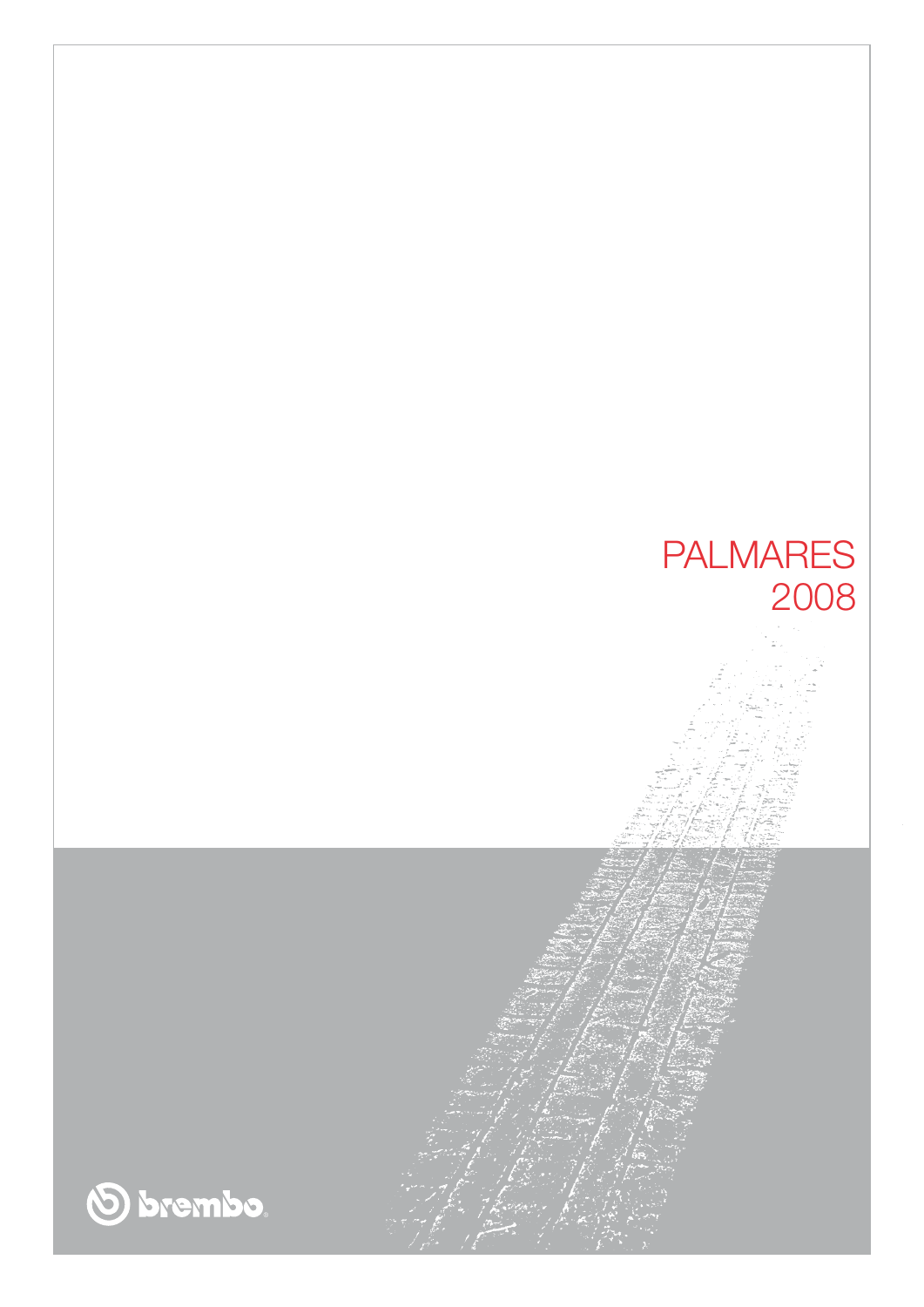## BREMBO Sistemi frenanti

AUTO

| Formula 1                                                       | Ferrari (Costruttore) - F2008                                           |
|-----------------------------------------------------------------|-------------------------------------------------------------------------|
| <b>F3 Euroseries</b>                                            | Nico Hülkenberg - ART Grand Prix                                        |
| GP <sub>2</sub>                                                 | Giorgio Pantano - Campos Grand Prix                                     |
| <b>GP2 Asia</b>                                                 | Roman Grosjean - ART Grand Prix                                         |
| <b>World Series by Renault</b>                                  | Gedo Van Der Garde - Tech 1 Racing                                      |
| <b>Formula Master</b>                                           | Chris Van Der Drift - JD Motorsport                                     |
| <b>F</b> Nippon                                                 | Tsugio Matsuda - Lawson Impul                                           |
| <b>Superleague Formula</b>                                      | Davide Rigon - Beijing Guoan                                            |
| <b>NASCAR Coppa Sprint</b>                                      | Jimmie Johnson - Hendricks Motorsports Chevrolet                        |
| <b>NASCAR Serie Busch</b>                                       | Clint Bowyer - Richard Childress Racing Chevrolet                       |
| <b>NASCAR Serie Craftsman Truck</b>                             | Johnny Benson - Bill Davis Racing Toyota                                |
| 24 Ore di Le Mans                                               |                                                                         |
| LMP1                                                            | Capello / Kristensen / McNish - Audi Sport North America - Audi R10 TDI |
| I MGT1                                                          | Brabham / Garcia / Turner - Aston Martin Racing - Aston Martin DBR9     |
| <b>Le Mans Series</b>                                           |                                                                         |
| LMP1                                                            | Rockenfeller / Prémat - Audi Sport Joest - Audi R10 TDI                 |
| LMGT <sub>2</sub>                                               | Robert Bell - Virgo Motorsport - Ferrari F430 GT                        |
| <b>American Le Mans Series</b>                                  |                                                                         |
| LMP1                                                            | Luhr / Werner - Audi Sport North America - Audi R10 TDI                 |
| <b>FIA GT</b>                                                   |                                                                         |
| GT <sub>1</sub>                                                 | Bartels / Bertolini - Vitaphone - Maserati MC12                         |
| GT <sub>2</sub>                                                 | Bruni / Vilander - AF Corse - Ferrari 430 GT2                           |
| <b>Speed World Challenge</b><br>Campionato piloti e costruttori |                                                                         |
| <b>TC</b>                                                       | Peter Cunningham - RealTime Acura - RealTime Acura TSX                  |
| GT                                                              | Randy Pobst - K-PAX Racing (Costruttore) - K-PAX Racing Porsche         |
| Rally                                                           |                                                                         |
| Campionato vetture di produzione                                | Andreas Aigner - Mitsubishi Lancer Evo IX                               |
| Campionato intercontinentale rally                              | Vouilloz Nicolas - Peugeout (Costruttore) - Peugeot 207 S2000           |
| Campionato europeo rally                                        | Rossetti Luca - Peugeot 207 S2000                                       |
|                                                                 |                                                                         |